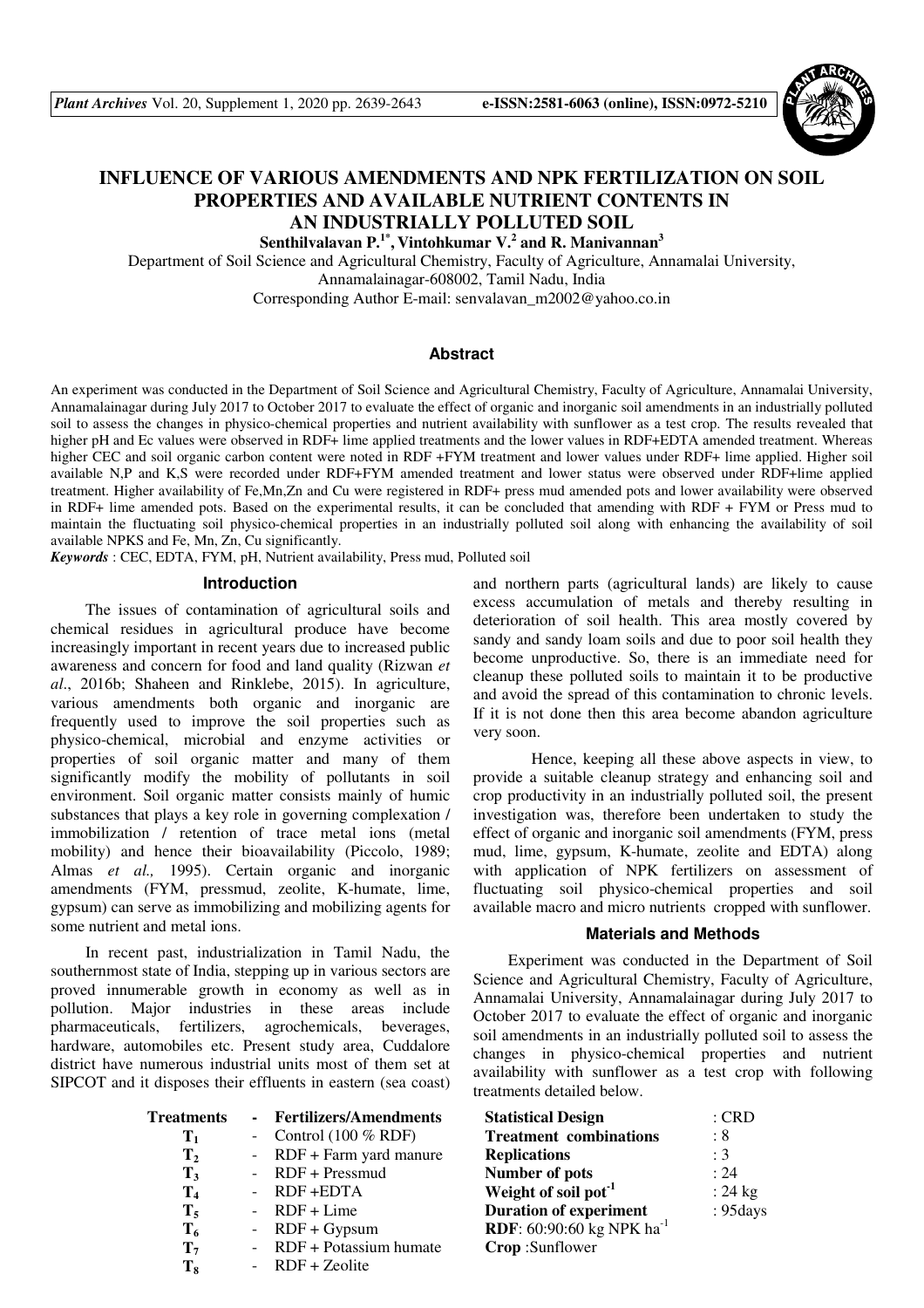| <b>Particulars</b>                                        |                                 |  |  |  |  |  |  |  |
|-----------------------------------------------------------|---------------------------------|--|--|--|--|--|--|--|
| <b>Physical properties (Mechanical analysis)</b>          |                                 |  |  |  |  |  |  |  |
| Bulk density (Mg $m^{-3}$ )                               | 1.51                            |  |  |  |  |  |  |  |
| Particle density ( $\overline{Mg\ m^3}$ )                 | 2.30                            |  |  |  |  |  |  |  |
| Pore space $(\%)$                                         | 34.35                           |  |  |  |  |  |  |  |
|                                                           | 31.5                            |  |  |  |  |  |  |  |
| Water holding capacity $(\%)$                             | $(42 \text{ ml}/100 \text{ g})$ |  |  |  |  |  |  |  |
|                                                           | of soil)                        |  |  |  |  |  |  |  |
| <b>Chemical properties</b>                                |                                 |  |  |  |  |  |  |  |
| pH                                                        | 7.81                            |  |  |  |  |  |  |  |
| $EC (dSm^{-1})$                                           | 0.72                            |  |  |  |  |  |  |  |
| Cation exchange capacity (cmol $(P^+)$ kg <sup>-1</sup> ) | 13.52                           |  |  |  |  |  |  |  |
| Organic carbon $(g kg^{-1})$                              | 0.41                            |  |  |  |  |  |  |  |
| Available nitrogen $(kg ha^{-1})$                         | 178.2                           |  |  |  |  |  |  |  |
| Available phosphorus $(kg ha^{-1})$                       | 11.3                            |  |  |  |  |  |  |  |
| Available potassium (kg ha <sup>-1</sup> )                | 146.8                           |  |  |  |  |  |  |  |
| Exchangeable calcium (cmol $(P^+)$ kg <sup>-1</sup> )     | 10.02                           |  |  |  |  |  |  |  |
| Exchangeable magnesium (cmol $(P^+)$ kg <sup>-1</sup> )   | 5.21                            |  |  |  |  |  |  |  |
| Available sulphur $(mg kg^{-1})$                          | 4.54                            |  |  |  |  |  |  |  |
| DTPA – Fe $(mg kg^{-1})$                                  | 7.56                            |  |  |  |  |  |  |  |
| DTPA – Mn $(mg kg^{-1})$                                  | 8.03                            |  |  |  |  |  |  |  |
| $DTPA - Zn (mg kg^{-1})$                                  | 1.02                            |  |  |  |  |  |  |  |
| DTPA $-$ Cu (mg kg <sup>-1</sup> )                        | 0.26                            |  |  |  |  |  |  |  |
| <b>Heavy Metals</b>                                       |                                 |  |  |  |  |  |  |  |
| Total $-Pb$ (mg kg <sup>-1</sup> )                        | 68.9                            |  |  |  |  |  |  |  |
| Total $-$ Cd (mg kg <sup>-1</sup> )                       | 1.32                            |  |  |  |  |  |  |  |
| DTPA – Pb $(mg kg^{-1})$                                  | 1.27                            |  |  |  |  |  |  |  |
| $DTPA - Cd (mg kg^{-1})$                                  | 0.81                            |  |  |  |  |  |  |  |

**Table 1 :** Physico-chemical properties of experimental soil

24 kilograms of soil was taken in cement pot of 30 cm height and diameter. Calculated quantity of NPK fertilizers viz.,  $60:90:60 \text{ kg ha}^{-1}$  were applied in all the treatments on dry weight basis. Amendments (organic and inorganic) selected for the study were applied as per the treatment schedule with three replications for each treatment. Sunflower seeds were sown and maintained up to 95 days. Water was added to keep at 60 % water holding capacity of the soil during plant growth. The soil and plant samples were drawn at 45<sup>th</sup> day and at harvest and processed for further analysis. Pre - experimental composite soil sample was analyzed for physical, and chemical properties (Table 1). Soil samples were collected from each pot at 0 -15 cm depth, shade dried, powdered, sieved through 2.0 mm sieve and analyzed for physical, chemical properties as per the standard procedures. The data on various parameters studied during the investigation were statistically analyzed as suggested by Gomez and Gomez (1984).Whenever the treatment differences were found significant (F test), the critical differences were worked out at 5% probability level and the values were compared. Treatment differences which were not significant are denoted as 'NS'.

#### **Results and Discussion**

#### **Effect of soil amendments on soil properties**

**Soil pH:** Soil pH values were recorded at 45 DAS and at harvest ranging from 7.25 to 8.37 and 7.13 to 8.35 at 45 DAS and at harvest respectively. The treatment effects were statistically significant with each other. However, the highest pH values of 8.37 and 8.35 were recorded in RDF + lime applied treatment  $(T_5)$  respectively at 45 DAS and at harvest and it was followed by the treatments  $T_3$  (RDF + pressmud),

 $T_8$  (RDF + zeolite),  $T_7$  (RDF + K – Humate) and  $T_1$  control (RDF alone).  $T_1$  followed by  $T_2$  and  $T_6$  being on par with lowest pH values of 7.25 and 7.13 which were recorded in  $RDF + EDTA (T<sub>4</sub>)$  respectively at both stages.

**Electrical conductivity (EC):**The data pertinent to electrical conductivity (EC) are offered in table 2. The organic and inorganic amendments significantly influenced the electrical conductivity of contaminated soil. The EC values were recorded at 45 DAS and at harvest ranging from 0.35 dSm-1 to 0.95 dSm<sup>-1</sup> and 0.27 dSm<sup>-1</sup> to 0.87 dSm<sup>-1</sup>, respectively. The highest EC value of 0.95 dSm<sup>-1</sup> at 45 DAS and 0.87 dSm<sup>-1</sup>at harvest were recorded in RDF + lime  $(T_5)$  followed by  $T_8$ (RDF + zeolite) and  $T_7$  (RDF + K – Humate) were on par with each other.  $T_7$  followed by  $T_3$ ,  $T_1$ ,  $T_2$  and  $T_6$ . Further, the lowest of EC  $(0.35 \text{ at } 45 \text{ DAS and } 0.27 \text{ dSm}^{-1}$  at harvest) were recorded by the treatment RDF + EDTA  $(T_4)$ .

**Cation exchange capacity (CEC):** The data related to cation exchange capacity (CEC) of experimental soil are presented in table 2. The application of organic and inorganic amendments along with recommended dose of fertilizers significantly machinates the CEC. CEC obtained at 45 DAS and at harvest ranging from 8.24 to 15.53 and 7.75 to 16.13 C mol  $(p^+)$  kg<sup>-1</sup>, respectively. The highest CEC of 15.53 at 45 DAS and 16.13 C mol  $(p^+)$  kg<sup>-1</sup> at harvest were recorded by the treatment received RDF +  $FYM(T_2)$ , which was on par with treatment RDF + pressmud  $(T_3)$  and followed by  $T_1$ , and it was on par with  $T_4$  and  $T_6$ . Further,  $T_6$  was followed by treatments  $T_7$  and  $T_8$  and the lowest CEC values of 8.24 and 7.75 C mol  $(p^+)$  kg<sup>-1</sup> were recorded in RDF + lime  $(T_5)$  at both stages respectively.

Soil organic carbon (SOC): The data associated to soil organic content analyzed from the experiment are furnished in table 2. SOC content was significantly influenced by various soil amendments and the values ranging from 0.08 to 0.65 and 0.072 to 0.73 g kg $^{-1}$  at 45 DAS and at harvest, respectively. Application of RDF + FYM  $(T<sub>2</sub>)$  registered higher SOC values of 0.65 and 0.68 g kg $^{-1}$  at both stages of analysis *viz*., 45 DAS and at harvest and it was followed by the treatment RDF + press mud  $(T_3)$ ,  $T_1$ ,  $T_4$ ,  $T_7$  and  $T_6$ .  $T_6$ followed by  $T_8$  and  $T_8$  were on par with  $T_5$  (RDF + lime) which registered the lowest organic carbon content of 0.08 and 0.07 g  $kg^{-1}$ , respectively at 45 DAS and at harvest stages.

The higher pH, EC and CEC, SOC were observed in RDF + lime  $(T_5)$  and RDF+FYM  $(T_2)$  amended treatments, respectively (Table 2). This might be attributed due to the effect of lime on heavy metal contaminated soils duly increased soil pH which depends on pH of liming material and Ca<sup>+</sup> concentration in soil solution (Rehman *et al.*, 2015b) and also addition of lime have positive momentum of increasing soil pH and EC (Argo and Biernbaum, 1996).Whereas, higher values of CEC and SOC were attributed duly by the addition of FYM which increased adsorption sites by increasing negative charges on the soil surface and reducing competing metal cations (Alamgir *et al*., 2011). Further, addition of soil organic carbon might be due to accumulation plant residual lignin in FYM directly flows to the structural and metabolic soil carbon pool and increased biologically active soil organic carbon such as microbial biomass carbon and mineralizable carbon (Kanchikerimath and Singh, 2001; Chang,2007). Lower values of pH, EC were observed in RDF + EDTA  $(T_4)$ amended treatments at both stages. This could be ascribed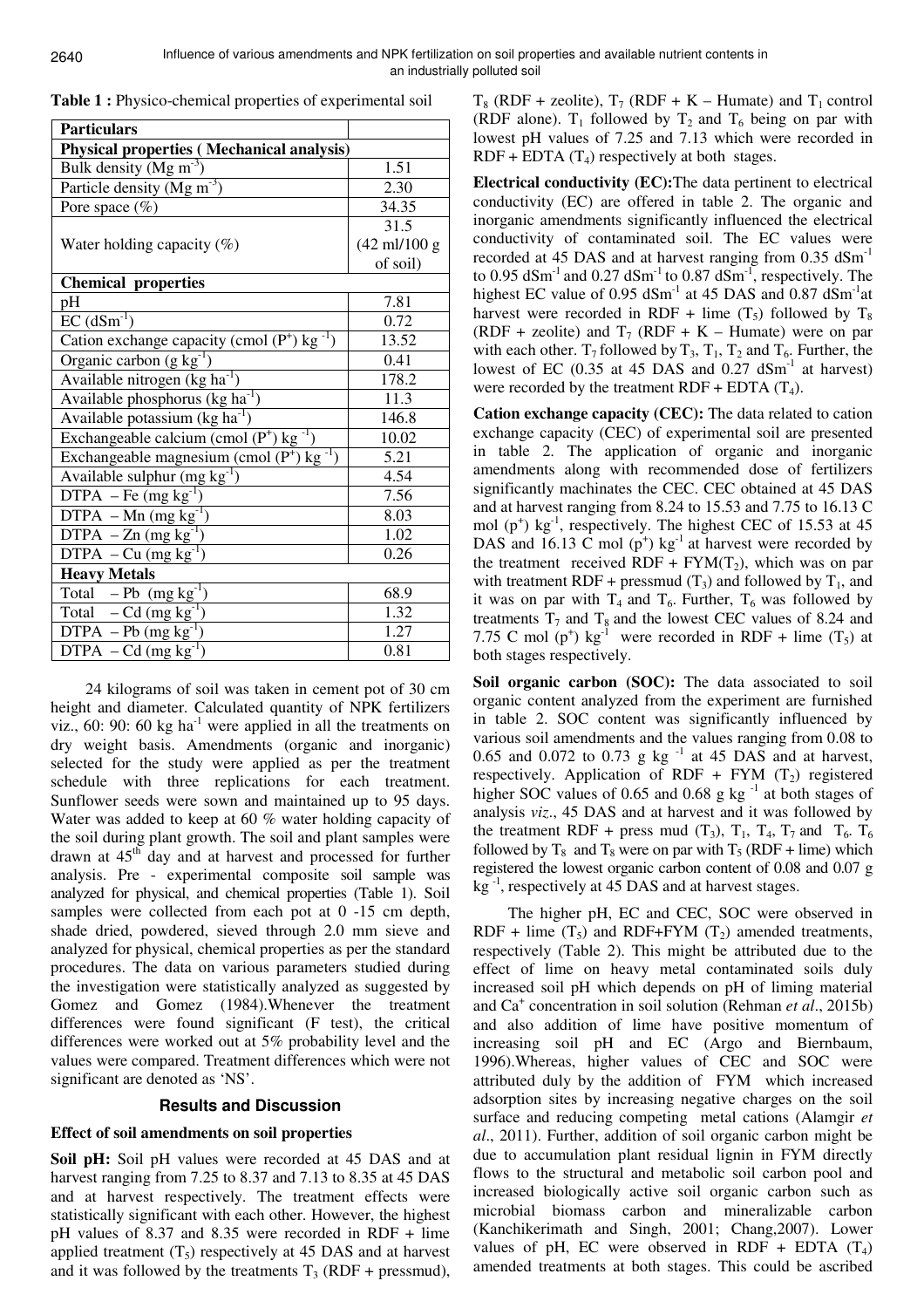due to the EDTA's chelating effect (induces variable charge) on growth medium and thus reduces both pH and EC. While, the lower values of CEC and SOC were recorded by RDF +lime amended treatments. The reduction in CEC and SOC content in lime applied treatments might be caused by effect of lime on reducing pH, EC and increasing soluble salts contents.

**Table 2 :** Effect of amendments on pH, EC (dS m<sup>-1</sup>), CEC (cmol ( $p^+$ ) Kg<sup>-1</sup>) and SOC (g kg<sup>-1</sup>)

| Crop stage                     | <b>45 DAS</b> |      |            |            | <b>Harvest</b> |      |            |            |
|--------------------------------|---------------|------|------------|------------|----------------|------|------------|------------|
| <b>Treatments /Parameters</b>  | pН            | EC   | <b>CEC</b> | <b>SOC</b> | pH             | EC   | <b>CEC</b> | <b>SOC</b> |
| $T_1$ - Control (100% RDF)     |               | 0.64 | 13.9       | 0.48       | 7.70           | 0.60 | 14.5       | 0.57       |
| $T_2$ - RDF + Farm yard manure | 7.60          | 0.58 | 15.5       | 0.65       | 7.53           | 0.51 | 16.1       | 0.73       |
| $T_3$ - RDF + Pressmud         | 7.80          | 0.72 | 15.2       | 0.57       | 7.78           | 0.65 | 15.8       | 0.68       |
| $T_4$ - RDF +EDTA              | 7.25          | 0.35 | 13.4       | 0.40       | 7.13           | 0.27 | 14.0       | 0.49       |
| $T_{5}$ - RDF + Lime           | 8.37          | 0.95 | 8.24       | 0.08       | 8.35           | 0.87 | 7.75       | 0.08       |
| $T_6$ - RDF + Gypsum           | 7.61          | 0.50 | 12.7       | 0.24       | 7.51           | 0.41 | 13.3       | 0.37       |
| $T_7$ - RDF + Potassium humate | 7.75          | 0.80 | 11.4       | 0.29       | 7.71           | 0.76 | 12.0       | 0.29       |
| $T_{8}$ - RDF + Zeolite        | 8.33          | 0.85 | 9.40       | 0.10       | 8.30           | 0.80 | 8.25       | 0.10       |
| $SEd\pm$                       | 0.29          | 0.02 | 0.38       | 0.01       | 0.32           | 0.03 | 0.38       | 0.01       |
| $CD (p=0.05)$                  |               | 0.06 | 0.80       | 0.03       | 0.68           | 0.05 | 0.81       | 0.03       |

#### **Effect of soil amendments on soil available nutrients**   $(NPKS (g pot<sup>-1</sup>)$  and Fe, Mn, Zn, Cu  $(mg pot<sup>-1</sup>)$ :

Enduring effect of soil amendments along with application of NPK fertilizers were showed a significance in improving available macro(NPKS) and micro (Fe, Mn, Zn, Cu) nutrient status in polluted soil at 45 DAS and at harvest stages of sunflower and are presented in table 2 and 3. In both stages of crop growth, higher availability of N, P were observed in the RDF +FYM amended treatment  $(T_2)$  (4.07, 0.21 and 3.14, 0.19 mg pot<sup>-1</sup>) respectively at 45 DAS and at harvest and it was on par with  $T_3$  (RDF + press mud). T<sub>3</sub> was followed in order of  $T_4 > T_1$ ,  $T_6 > T_7$ ,  $T_8$ . Whereas higher available K, S was recorded by  $RDF + K$  - humate amended treatment  $(T_7)$  of 2.14, 9.02 and 1.42, 8.89 mg pot<sup>-1</sup> at both stages respectively. T<sub>7</sub> was followed as T<sub>2</sub>, T<sub>3</sub> > T<sub>4</sub> > T<sub>6</sub>  $>T_1$ ,  $T_8$  with respect to available K and  $T_6 > T_2$ ,  $T_3 > T_4 > T_1$  $>T_8$  in the order with respect to available S. Treatment received RDF + lime  $(T_5)$  registered the lower available N, P, K, S (2.9, 0.08, 1.38, 3.05 and 1.89, 0.07, 0.65, 3.01 mg pot <sup>1</sup>) respectively at both stages of soil analysis. With respect to micronutrients availability in both stages of crop growth, significantly higher of Fe, Mn, Zn, Cu (10.19, 10.88, 1.38, 0.49 mg pot<sup>-1</sup> and 9.93, 10.39, 1.29, 0.42 mg pot<sup>-1</sup> respectively at 45 DAS and at harvest) were observed in the RDF + press mud amended treatment  $(T_3)$  and it was on par with  $T_2$  (RDF+FYM).  $T_2$  was followed by  $T_4$ ,  $T_6 > T_1$ ,  $T_8 > T_7$  $>$ T<sub>5</sub>, respectively. Treatment received RDF+ lime (T<sub>5</sub>) registered the lower available Fe, Mn, Zn, Cu (6.21, 6.43, 0.71, 0.07 and 6.16, 6.02, 0.62, 0.04 mg pot<sup>-1</sup>) respectively at both stages of soil analyzed.

Table 3 : Effect of amendments on available NPK and S (g pot<sup>-1</sup>)

| Crop stage                    |      | <b>45 DAS</b> |      |      |      | <b>Harvest</b> |      |      |  |
|-------------------------------|------|---------------|------|------|------|----------------|------|------|--|
| <b>Treatments /Parameters</b> | N    | P             | K    | S    | N    | P              | K    | S    |  |
| $T_1$ - Control (100% RDF)    | 3.41 | 0.15          | 1.54 | 4.46 | 2.29 | 0.11           | 0.80 | 4.40 |  |
| $T_2$ -RDF + Farm yard manure | 4.07 | 0.21          | 1.84 | 6.53 | 3.14 | 0.19           | 1.13 | 6.43 |  |
| $T_3$ - RDF + Pressmud        | 3.81 | 0.20          | 1.93 | 6.61 | 2.54 | 0.17           | 1.20 | 6.51 |  |
| $T_4$ - RDF +EDTA             | 3.71 | 0.17          | 1.75 | 5.92 | 2.42 | 0.15           | 1.03 | 5.89 |  |
| $T_5$ -RDF + Lime             | 2.90 | 0.08          | 1.38 | 3.05 | 1.89 | 0.07           | 0.65 | 3.01 |  |
| $T_6$ -RDF + Gypsum           | 3.63 | 0.16          | 1.65 | 7.18 | 2.52 | 0.12           | 0.92 | 7.01 |  |
| $T_7$ -RDF + Potassium humate | 3.33 | 0.12          | 2.14 | 9.02 | 2.04 | 0.10           | 1.42 | 8.89 |  |
| $T_8$ -RDF + Zeolite          | 2.74 | 0.10          | 1.44 | 3.32 | 2.0  | 0.09           | 0.72 | 3.47 |  |
| $SEd\pm$                      | 0.16 | 0.008         | 0.06 | 0.22 | 0.08 | 0.007          | 0.05 | 0.22 |  |
| $CD (p=0.05)$                 | 0.35 | 0.018         | 0.14 | 0.47 | 0.18 | 0.016          | 0.11 | 0.47 |  |

**Table 4 :** Effect of amendments on soil available Fe, Mn, Zn and Cu (mg kg<sup>-1</sup>)

| Crop stage                    | <b>45 DAS</b> |      |      |      | <b>Harvest</b> |       |      |           |
|-------------------------------|---------------|------|------|------|----------------|-------|------|-----------|
| <b>Treatments /Parameters</b> | Fe            | Mn   | Zn   | Cu   | Fe             | Mn    | Zn   | <b>Cu</b> |
| $T_1$ -Control (100% RDF)     | 7.48          | 8.12 | 1.01 | 0.17 | 7.22           | 7.78  | 0.89 | 0.13      |
| $T_2$ -RDF + Farm yard manure | 9.13          | 9.92 | 1.31 | 0.37 | 8.93           | 9.32  | 1.20 | 0.31      |
| $T_3$ - RDF + Pressmud        | 10.2          | 10.9 | 1.38 | 0.49 | 9.93           | 10.39 | 1.29 | 0.42      |
| $T_4$ - RDF +EDTA             | 8.52          | 9.21 | 1.19 | 0.23 | 8.21           | 8.92  | 1.07 | 0.18      |
| $T_5$ -RDF + Lime             | 6.21          | 6.43 | 0.71 | 0.07 | 6.16           | 6.02  | 0.62 | 0.04      |
| $T_6$ -RDF + Gypsum           | 8.02          | 8.40 | 1.06 | 0.20 | 7.88           | 8.19  | 0.93 | 0.15      |
| $T_7$ -RDF + Potassium humate | 11.2          | 11.9 | 1.25 | 0.29 | 10.8           | 11.4  | 0.98 | 0.24      |
| $T_8$ -RDF + Zeolite          | 7.43          | 7.17 | 0.88 | 0.11 | 6.86           | 8.01  | 0.73 | 0.08      |
| $SEd\pm$                      | 0.41          | 0.36 | 0.04 | 0.01 | 0.33           | 0.44  | 0.03 | 0.01      |
| $CD (p=0.05)$                 | 0.86          | 0.77 | 0.09 | 0.03 | 0.71           | 0.93  | 0.08 | 0.02      |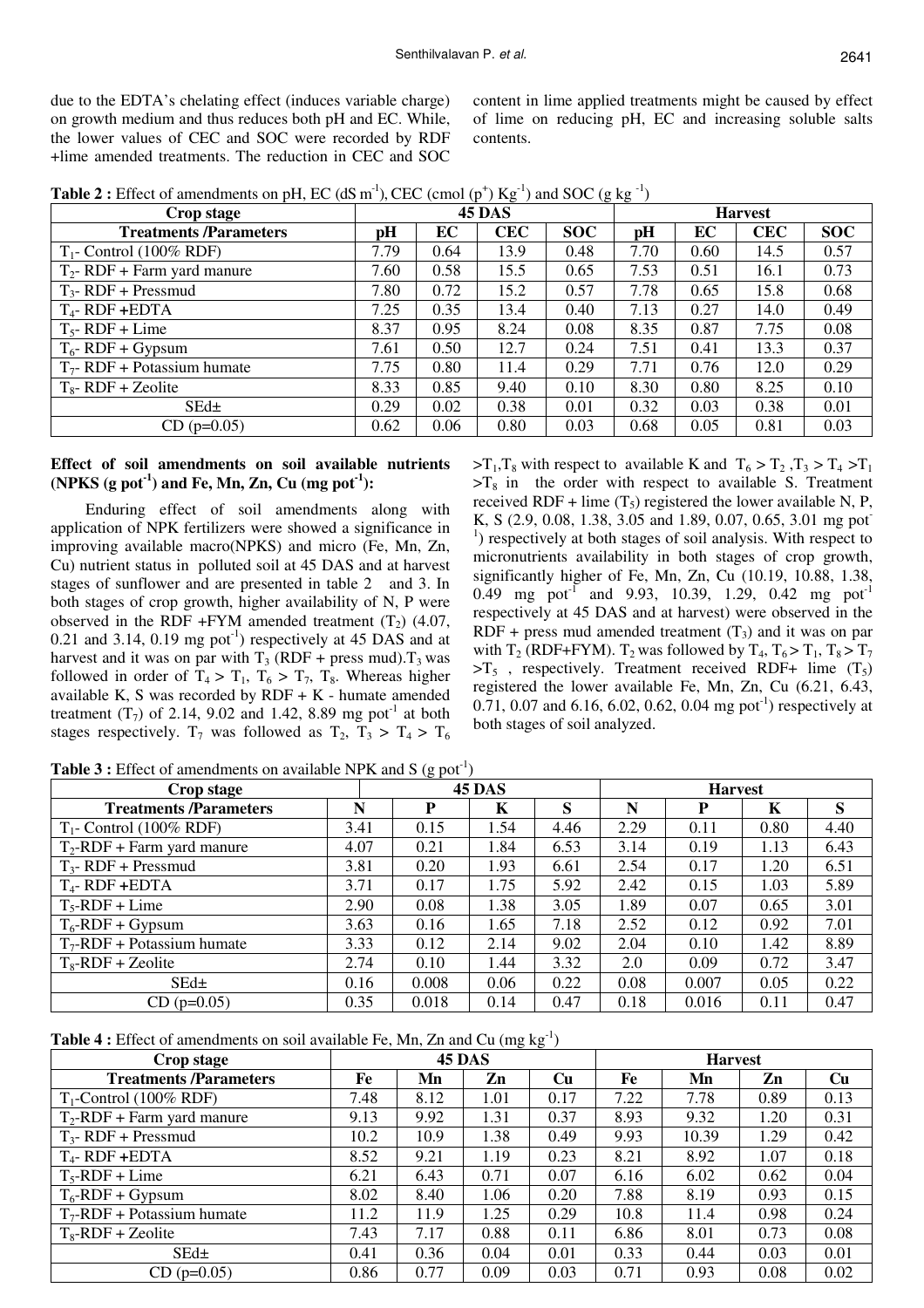2642

Availability of plant nutrients in the soil is the capacity of soils to be productive depends on more than just plant nutrients. The physical, biological and chemical attributes of soil decides quantity of the nutrient available to plants to produce more. In the present study, organic and inorganic amendments applied were entirely differed significantly from each other especially in soil chemical environment. Applied amendments showed significant difference in availability of N and P in RDF + FYM  $(T_2)$ , K in RDF+K–humate  $(T_7)$  and S in RDF+ gypsum  $(T_6)$  amended treatments at 45 DAS and at harvest stages respectively (Table 3).This might be attributed due to addition of organics stimulated the growth and activities of microorganisms, which increased N and P release and the effect was further enhanced by the addition of inorganic fertilizers in FYM treatments. These results are in corroboration with those of Pandey *et al*. (2010) who opined that microbes harboring crop rhizosphere provide better nutrient availability or solubilizing insoluble forms of nutrients and play a key role in organic matter decomposition, nutrient cycling and other chemical transformations in soil (Murphy *et al*., 2007). Further, humic substances and K-humuate applications significantly enhanced the K availability in the experimental soil (Khan and Mir, 2002). Furthermore, in the present study, regarding to sulphur availability might be attributed due to application of RDF plus gypsum which increased the availability of S in soil solution and it increases with increase in inorganic sulphur in soil solution simultaneously reducing the soil pH in the experimental soil (Sudhakara babu and Hedge, 2003).

DTPA extractable Fe, Mn, Zn and Cu content were noticed in optimum levels with application of RDF + pressmud amended treatments  $(T_3)$  at 45 DAS and at harvest stages (Table 4) might be due to decomposition of organic manures produce several biochemical substances *viz*., organic acids, poly phenols, amino acids and polysaccharides and enhanced synergetic nutrient interactions,which stimulated the solubility, transport and availability of these micronutrients. This is in conformity with those of several workers Banik and Sharma (2008) and Ramalakshmi *et al*. (2013). The lowest N, P, K, S, Fe, Mn, Zn, and Cu nutrient availability were noticed in RDF + lime amended pots both at 45 DAS and at harvest. This might be attributed due to reduced availability of macro and micronutrients (Rehman *et al*., 2015b) and lime addition increases the pH of the soil solution and thus availability of these elements were reduced were common cause for the reduction in both macro and micronutrient availability. This present results were well supported by Mishra *et al*.(2014) who reported that soil organic matter largely controlled by environment and it in turn affects the availability of plant nutrients, which was very low in lime amended treatments.

## **Conclusion**

Based on the experimental results, it can be concluded that amending with  $RDF + FYM$  or Press mud to maintain the fluctuating soil properties in an industrially polluted soil along with enhancing the availability of soil available NPKS and Fe, Mn, Zn, Cu significantly.

#### **Acknowledgment**

The authors are thankful to Faculty of Marine Sciences, Annamalai University, Tamilnadu, India for providing laboratory support and use ICP-OES for carrying out the present study.

### **References**

- Alamgir, M.; Kibria, M.G. and Islam, M. (2011). Effects of farm yard manure on cadmium and lead accumulation in Amaranth (*Amaranthus oleracea* L.) Journal of Soil Science and Environmental Management, 2(8): 237- 240
- Almas, A.R.; Singh, B.R. and Salbu, B. (1995). Mobility of 'Cd and Zn in soil influenced by equilibration time, temperature and organic matter. J. Environ. Qual. 28: 1742-1750.
- Argo, W.R. and John, A.B. (1996). The effect of lime, irrigation water source, and water soluble fertilizer on root zone pH, Electrical conductivity, and macronutrient management of container root media with impatiens. J. Amer. Soc. Hort. Sci., 121(3): 442- 452.
- Banik, P. and Sharma, R.C. (2008). Effects of integrated nutrient management with mulching on rice based cropping system in rainfed Eastern Plateau area. Indian. J. Agric. Sci., 78(3): 240-243.
- Chang Ed-Haun, Ren-Shih Chungh and Young-How Tsai (2007). Effect of different application rate of organic fertilizer on soil enzyme activity and microbial population. Soil Sci Plant Nutr., 53: 132-140.
- Kanchikerimath, M. and Singh, D. (2001). Soil organic matter and biological properties after 26 years of maize-wheatcowpea cropping as affected by manure and fertilization in a Cambisol in semiarid region of India. Agri. Ecosyst. Environ., 86: 155-162.
- Khan, A.R. and Mir, S. (2002). Plant growth stimulation of lignite humic acid part II. Effect of lignite derived ammonium humate on wheat (*Triticum aestivum* V.) crop using different levels of phosphate fertilizer. Pakistan J. Sci. Indust. Res., 45: 273-276.
- Mishra, B.N.; Prasad, R. and Gangaiah, B. (2014). Organic manures for increased rice productivity and sustained supply of Fe to rice. Acta. Agron., Hung., 52: 371-397.
- Murphy, D.V.; Stockdale, E.A.; Brookes, P.C. and Goulding, K.W.T. (2007). Impact of microorganisms on chemical transformation in soil, in: Abbott L.K., and D.V. Murphy.(Eds.).,Soil biological fertility  $-$  A key to sustainable land use in agriculture, Springer, pp. 37–59.
- Pandey, M.P.; Verulkar, S.B. and Sharma, D. (2010). Rice research: Past achievements, present scenario and future thrust. Indian J. Agric. Sci., 80(6): 447-69.
- Piccolo, A. (1989). Reactivity of added humic substances towards plant available heavy metals in soils. Sci. Total Environ., 81/82: 607-614.
- Ramalakshmi, Ch.S.; Rao, P.C.; Sreelatha, T.; Padmaja, G.; Madhavi, M.; Rao, P.V. and Sireesha, A. (2013). Effect of integrated nutrient management (INM) on humic substances and micronutrient status in submerged rice soils. J. Rice. Res., 6(1): 57-65.
- Rehman, M.Z.; Rizwan, M.; Ghafoor, A.; Asif Naeem., Shafeqat Ali., Sabir, M. and Qayyum, M.F. (2015b). Effect of inorganic amendments for in-situ stabilization of cadmium in contaminated soils and its phyto availability to wheat and rice under rice rotation. Environ. Sci pollut Res int., 22(21): 16897-906.
- Rizwan, M.; Ali, S.; Adrees, M.; Rizvi, H.; Zia-ur-Rehman, M.; Hannan, F.; Qayyum, M.F.; Hafeez, F. and Ok, Y.S. (2016b). Cadmium stress in rice: toxic effects, tolerance mechanisms, and management: a critical